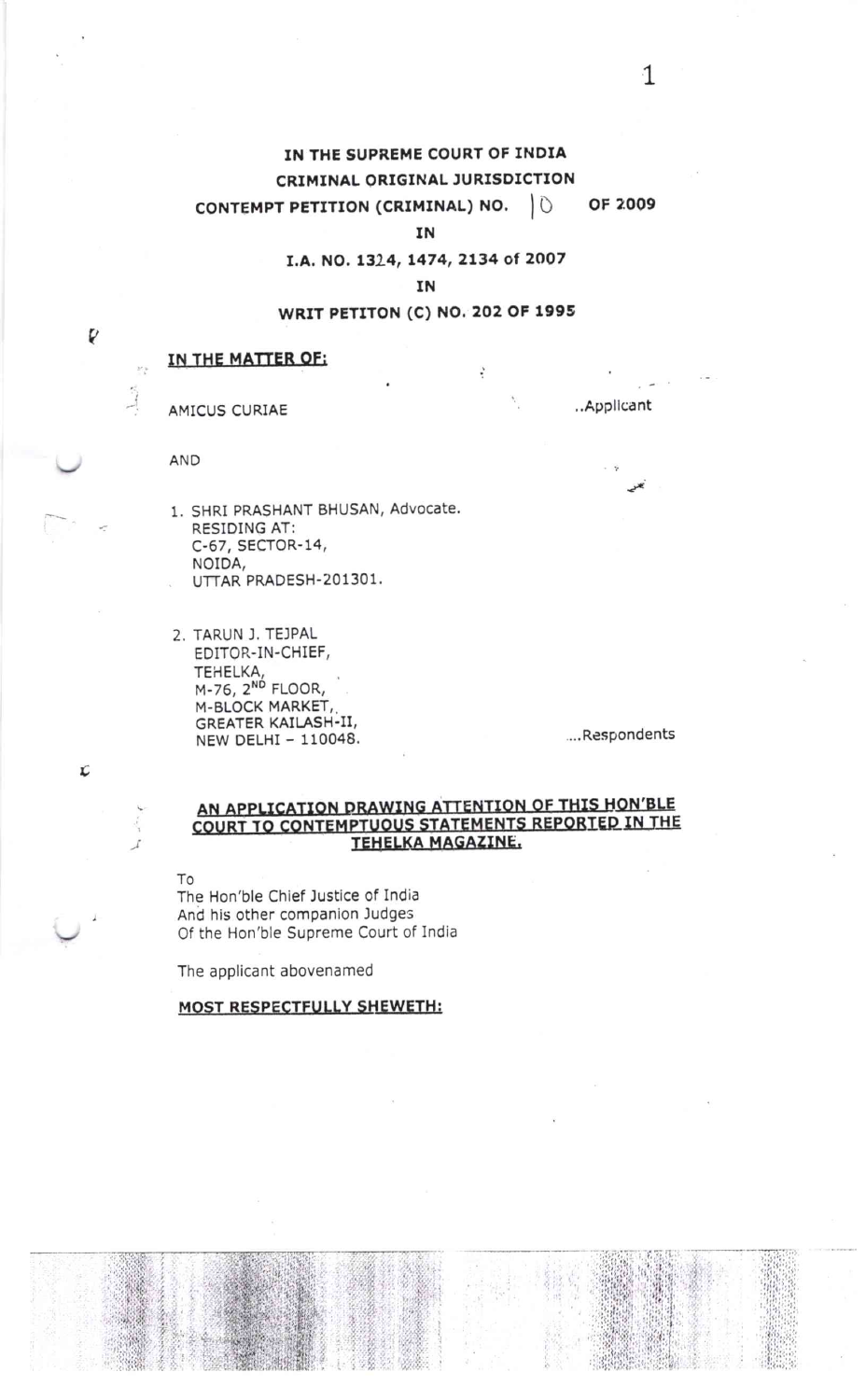- The Applicant seeks to bring to the notice of this Hon'ble Court  $1)$ the attack on the integrity of this Hon'ble Court by the Respondents.
- The Applicant submits that allegations attributing corruption to  $2)$ sitting Judges of this Hon'ble court is clearly an attempt to undermine the public confidence in the Court as an institution. These scandalous statements were made by Respondent No. 1 and carried out in Issue No. 35, Dated September 05, 2009 in Volume 6 of the Tehelka Magazine i.e. Respondent No. 2 herein.

ń.

The Respondent No.1 in an interview to the Tehelka magazine  $3)$ has not only attributed corruption to the Hon'ble judges of this Hon'ble Court admittedly without any evidence but also suppressed vital material information while narrating the facts of a particular case which has shaken the confidence of the public in the justice delivery system and tarnished the image of this Hon'ble Court in eyes of the public.

The portion of the interview to which the Applicant seeks to  $4)$ draw attention is extracted as below:

w<br>…………………………

You've been at the forefront of the judicial accountability campaign. Why?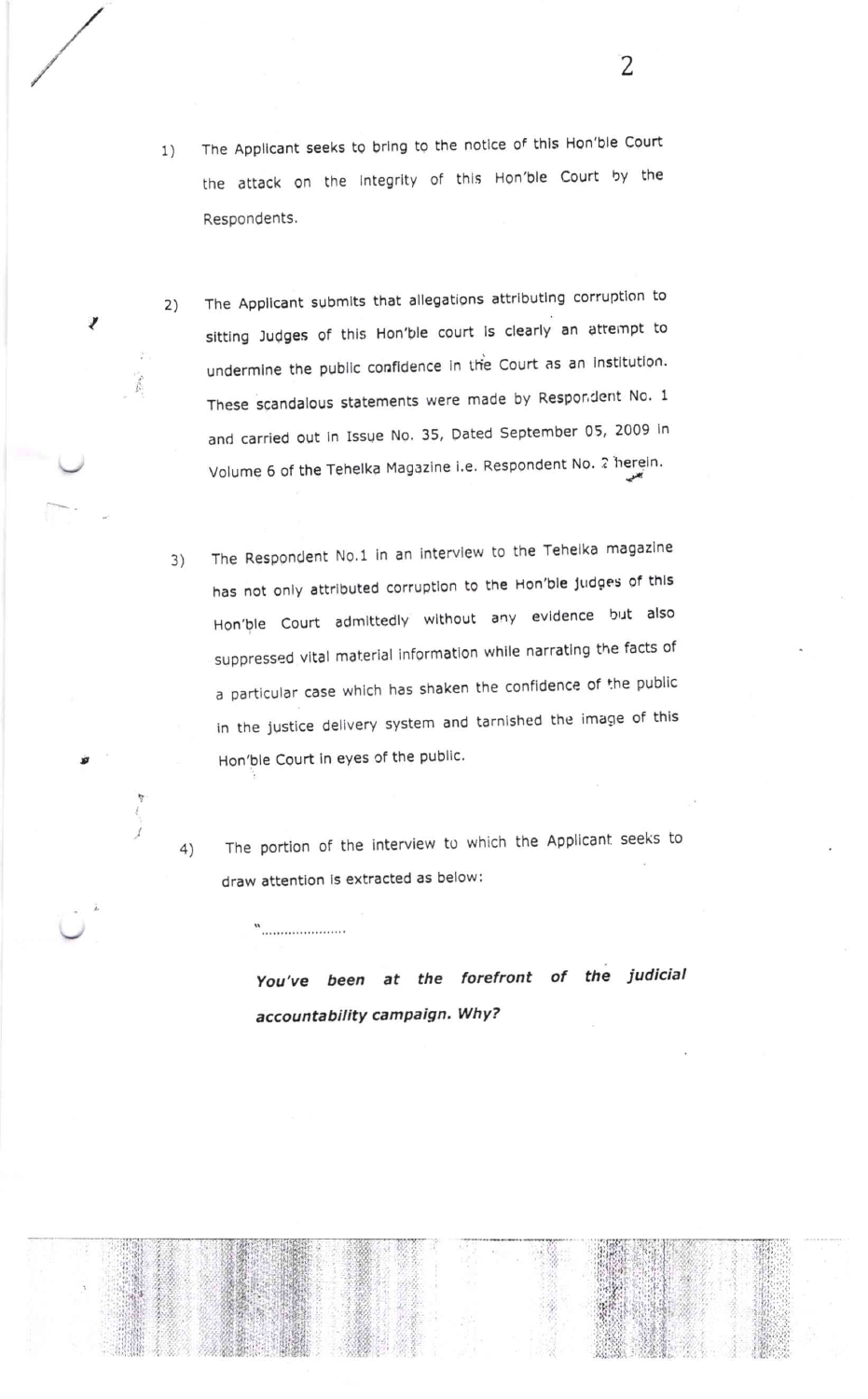I have been witness to judicial corruption in the courts for <sup>a</sup> very long time. I know decisions are passed for extraneous considerations, but it's difficult to get hard evidence of this. There have been highprofile impeachment attempts, for instance, on Justice Ramaswamy, Justice Punchi and Justice Anand. Yet, they all went on to become chief justices. In my view, out of the last 16:to 17 chief justices, half have been corrupt. I can't prove this, though we had evidence against Punchi, Anand and Sabharwal on the basis of which we sought their impeachment. i

3

### 

,,,,,,,,,,,,,,,,,,,,,,,,,,,

r

,

ing a

Are there other ways in which judicial corruption manifests itself?

There are so many. There is Justice Kapadia who decided on the Niyamgiri mining lease case in Orissa. He said Vedanta can't be given the lease because it's been blacklisted by the Norwegian government; but its subsidiary company Sterlite can get the lease because it is a publicly listed company. Justice Kapadia said it's publicly listed because he had shares in it and yet he passed an order in favour of Sterlite! There is a law against judges hearing cases where there is a conflict of interest, but they just bypass it and you can't complain because that would be contempt.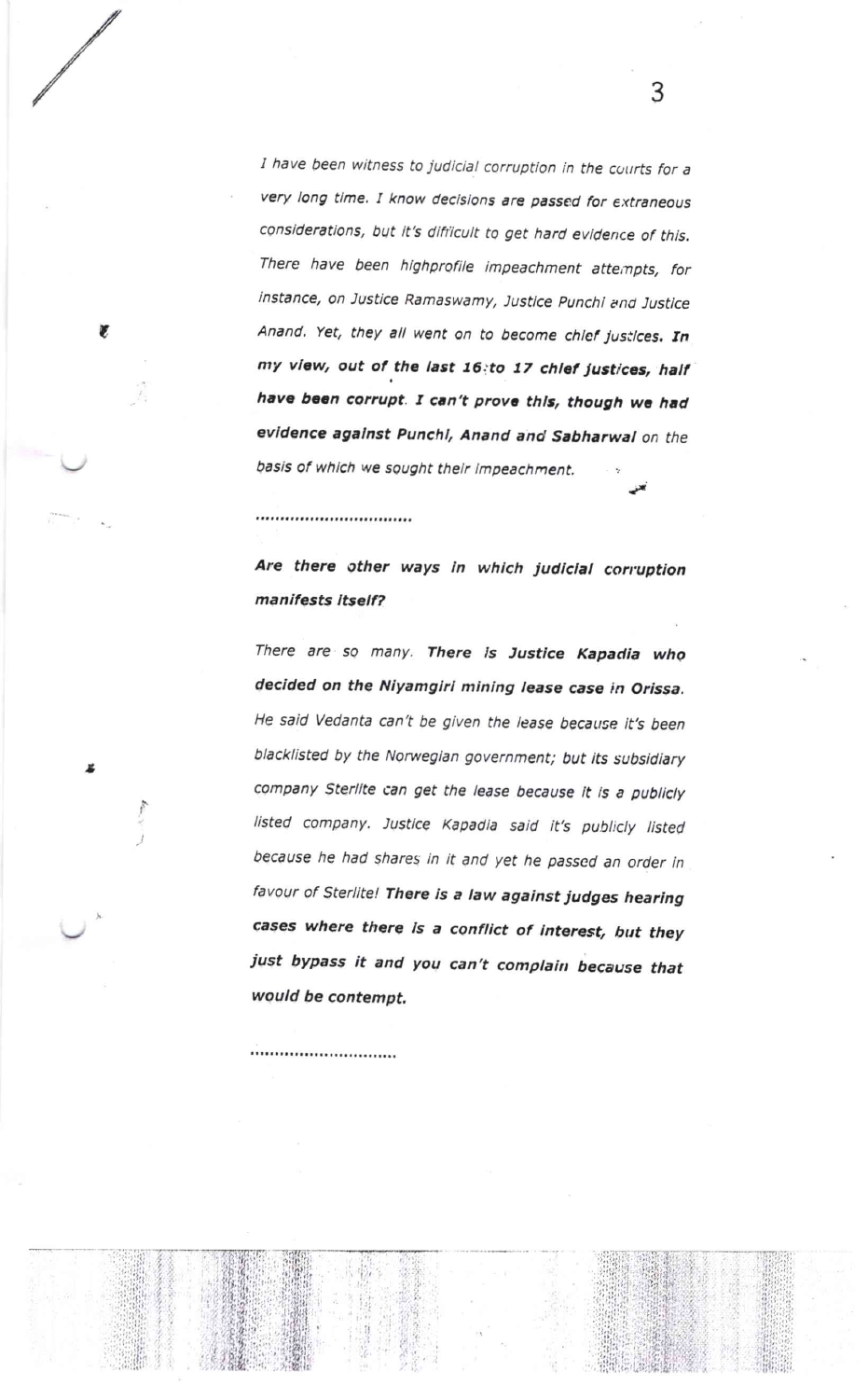s) The Applicant submits that the question whether or not judges should hear cases, as a matter of proprlety, on the principle that justice should not only be done but appear to be done, is not relevant for the present. The allegations made aforesald suggest that Mr. Justice Kapadla hearing the case manifested an act of corruption.

t

Ľ

2/

4

- These statements severely erode the publlc confldence In the judiclary and are contemptuous per se. The statement alleging corruptlon ln respect of past chlef Justlces smacks of irresponsible mallgning of the institution - creating a dod6t of who all wculd be the "guilty" - thereby tarnishing the institution itself. Respondent No.1 admits that he does not have evidence to back his statements and cannot prove the same but nevertheless goes on to make the unsubstantlated allegations. 6)
- 7) In relation to the allegations against the Hon'ble Justice Kapadia it is submitted that the Respondent has indulged in half truths. What has not been revealed is that during the course of hearing of that particular case, Justice Kapadia had in fact disclosed his holding of shares and offered to recuse from the matter. He only proceeded in the matter after all the parties assured that they had complete confidence in him and had no objection to his hearing the case.